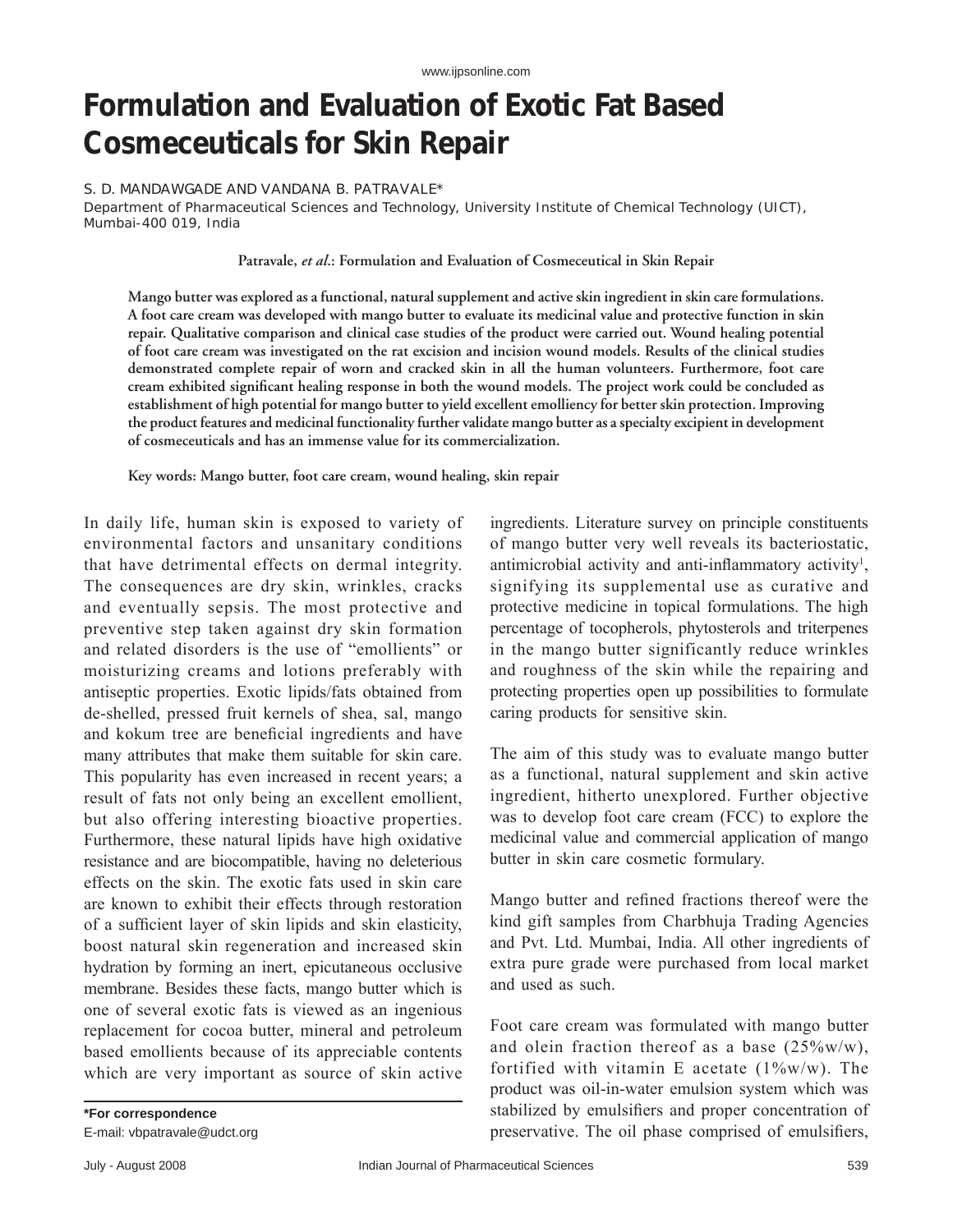emulsion stabilizers, mango butter and olein fraction, replacing the mineral and petroleum emollients from conventional formulas whereas; aqueous phase comprised of water-miscible additives, preservative and double distilled water. Both the phases were separately heated to  $65-70$ <sup>0</sup> and then aqueous phase was incorporated into oil phase with homogenization whilst maintaining the temperature for 2-3 min. Stirring was continued with gradually lowering of the temperature. Perfume was added to the preparation at 40-45<sup>0</sup> and stirred well to yield the product. The pre-formulation studies and product optimization was carried out with respect to quantity of mango butter and olein fraction to be incorporated for superior emolliency, percentage of emulsifiers, percentage of emulsion stabilizers, percentage of essential additives (humectant, vitamin E acetate, preservative), percentage of an aqueous phase and aesthetics. The production batches were simultaneously evaluated and optimized for appearance, emulsion stability, spreadability, skin feel, smoothness and absorption. The stability of the developed FCC was studied at  $10\pm2^0$ ,  $45\pm5^0$  and at room temperature for 1 y.

Draize repeated insult patch test (DRIPT) was performed for FCC on New Zealand rabbits weighing 2.5-3 kg of either sex. The study protocol was approved by the Institutional Animal Ethical Committee (Approval No. UICT/PH/IAEC/0405/7). FCC was applied once daily for seven days on the hair free skin of rabbits by uniformly spreading 0.5 g within the area of 4 cm2 . The skin was observed for any visible change such as erythema (redness) or oedema (swelling) after every 24 h for seven days. Evaluation was done by using the scale given by Draize.

Eight weeks clinical studies were carried out on six healthy human volunteers suffering from different foot ailments. The efficacy of product was judged on functionality attributes (reduction in amplitude of cracked heels, pain and bleeding through the cracks, degree of healing, skin re-construction, soothing, skin rehydration and as an antiseptic against the growth of resident microorganisms) and aesthetic attributes (appearance, spreadability, skin feel, smoothness and absorption). Any adverse reaction on skin towards ingredients used was also examined during the study. The visible effects were observed weekly and noted as a product evaluation report.

test and marketed) each containing six animals. They were housed individually in the animal house with food and water given *ad libitum*. The study protocol was approved by the Institutional Animal Ethical Committee (Approval No. UICT/PH/IAEC/0905/28). The animals were depilated at the desired site before creating the wound. FCC was applied topically once a day throughout the study period.

Excision wound was produced in rats as per the method described by Morton and Malone<sup>4</sup> under light ether anesthesia. The skin of the impressed area was excised to full thickness to obtain a wound area of about 500 mm2 . The parameters studied were percent wound closure, re-epithelization time and scar area. The percent wound closure was recorded on d 4, 8 and 16. The scar shape and area were traced and measured planimetrically. Resutured Incision wound method was performed as described by Ehrlich and Hunt<sup>5</sup>. On the 8th post wounding day, sutures were removed and the breaking strength was determined on 10th post wounding day by continuous constant water flow technique of Lee<sup>6</sup>.

The results from wound model studies were expressed as mean $\pm$ SE. The significance of differences between the means was analyzed by student's *t*-test followed by Tukey's test. A probability of  $p<0.05$  was considered significant.

An O/W emulsion system containing 25%w/w of mango butter and its olein fraction and 60%w/w aqueous phase could be successfully, reproducibly formulated to yield foot care cream with excellent emolliency. The developed formulation was non-sticky, non-oily and easily water washable. In comparison to the marketed product, developed FCC scored better with respect to appearance, spreadability, smoothness, skin feel and absorption. The stability studies ascertained good product shelf-life with respect to pH, emulsion stability, microbial resistance, color, fragrance and viscosity over the time period tested.

Primary skin irritation studies for FCC showed no skin irritation (primary skin irritation index  $= 0$ ) in consecutive applications for seven days on intact rabbit skin. This indicates better skin acceptability of the developed formulation for topical application.

Clinical studies showed no irritancy, sensitivity towards the skin in all the human volunteers

Wistar rats were divided into three groups (control,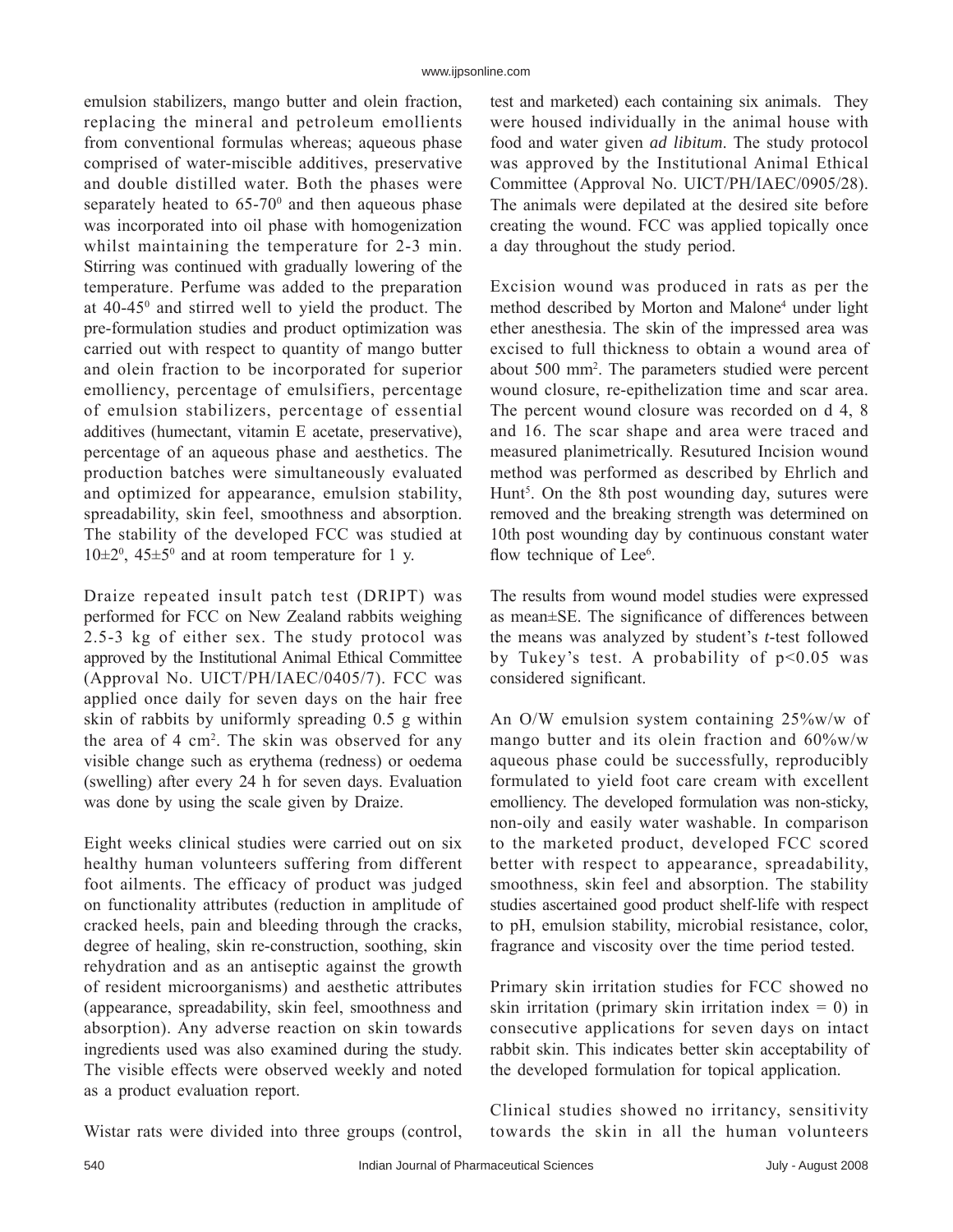and the results were highly significant with the developed product at the end of study. Complete repair of cracked skin was seen in all the volunteers  $(f_1, g_2, g_3)$ . Its antiseptic, healing, soothing and cooling actions were predominant in most of the clinical subjects, unlike organic oils. Excellent emolliency in the formulation rebuilt a naturally occlusive, protective skin barrier and actively replenished moisture, leaving the skin looking silky smooth and hydrated. It had the best appearance, spreadability, skin feel, smoothness and absorption in comparison. The comparative evaluation of product efficacy with respect to its functional and aesthetic attributes is illustrated in figs.  $2$  and  $3$ , respectively. The marked skin regeneration and restoration function of FCC in clinical studies on healthy human volunteers was authenticated by studying *in vivo* wound repair in excision and incision wound models in the Wistar rats. To evaluate efficacy *in vivo*, percent wound closure, time of re-epithelization and size of scar area in excision model and tensile strength of wound in incision was studied.

When compared to control  $(78.1 \pm 1.6\%)$  on the d 16, FCC  $(91.1\pm1.2\%)$  showed significantly better wound closure while a similar improvement in wound closure was seen in marketed (povidone iodine ointment, 85.5±0.7%) group but when compared amongst these groups, results of FCC were superior  $(p<0.05)$  to marketed group. This evidently supports the healing effects and reduction in crack amplitude in the clinical studies. Complete re-epithelization in 16.8±0.6 and  $19.2\pm0.5$  d was seen against control  $(24\pm0.7)$  d) at the end of study for FCC and marketed group, respectively. It signifies better skin regeneration and thereby its repair (decreased time of re-epithelization) (p<0.05). Further, in the excision model, the results indicate the least scar areas for FCC group (1.05±0.23 mm<sup>2</sup>) followed by marketed group  $(1.08\pm0.04 \text{ mm}^2)$ . These were significantly decreased  $(p<0.05)$  when compared to control group with scar area of 1.38±0.05 mm2 . Such minimal scar formation and leaving the skin free of marks by treatment with FCC on skin ruptures and lesions is remarkable from the perspective of cosmeceuticals.

The tensile strength in incision wound model was evaluated by continuous constant water flow technique. FCC and marketed group showed increased mean tensile strength, compared to control (160.0±8.6 g). The maximum tensile strength was seen in group treated with FCC  $(341.7\pm23.1 \text{ g}, \text{p} < 0.001)$  followed by marketed  $(215.0\pm6.2 \text{ g}, \text{p} < 0.05)$  which were statistically significant from control. All the results are summarized in Table 1.

Overall, mango butter has a high potential to yield excellent emolliency which rebuilds a naturally



Fig. 1: Photographs showing clinical efficacy of foot care cream. **A, B and C represent clinical conditions on 0 d, after 4 w and after 8 w period, respectively.**



Fig. 2: Efficacy of foot care cream with respect to its functional **attributes.** 

**Evaluation of effi cacy of foot care cream with respect to its functional attributes. (Scale values are average of rating scores from six**  volunteers). Efficacy of foot care cream at the end of 2 w  $\Box$ , 4 w  $\Box$  $, 6 \le \Box, 8 \le \Xi.$ 



Fig. 3: Comparative evaluation of efficacy of foot care cream and the **aesthetic attributes.** 

Comparative evaluation of efficacy of foot care cream with respect **to its aesthetic attributes. (Scale values are average of rating from a panel of pharmacists). Efficacy of**  $(\blacksquare)$  **foot care cream and**  $(\square)$ **marketed cream with respect to aesthetic attributes.**